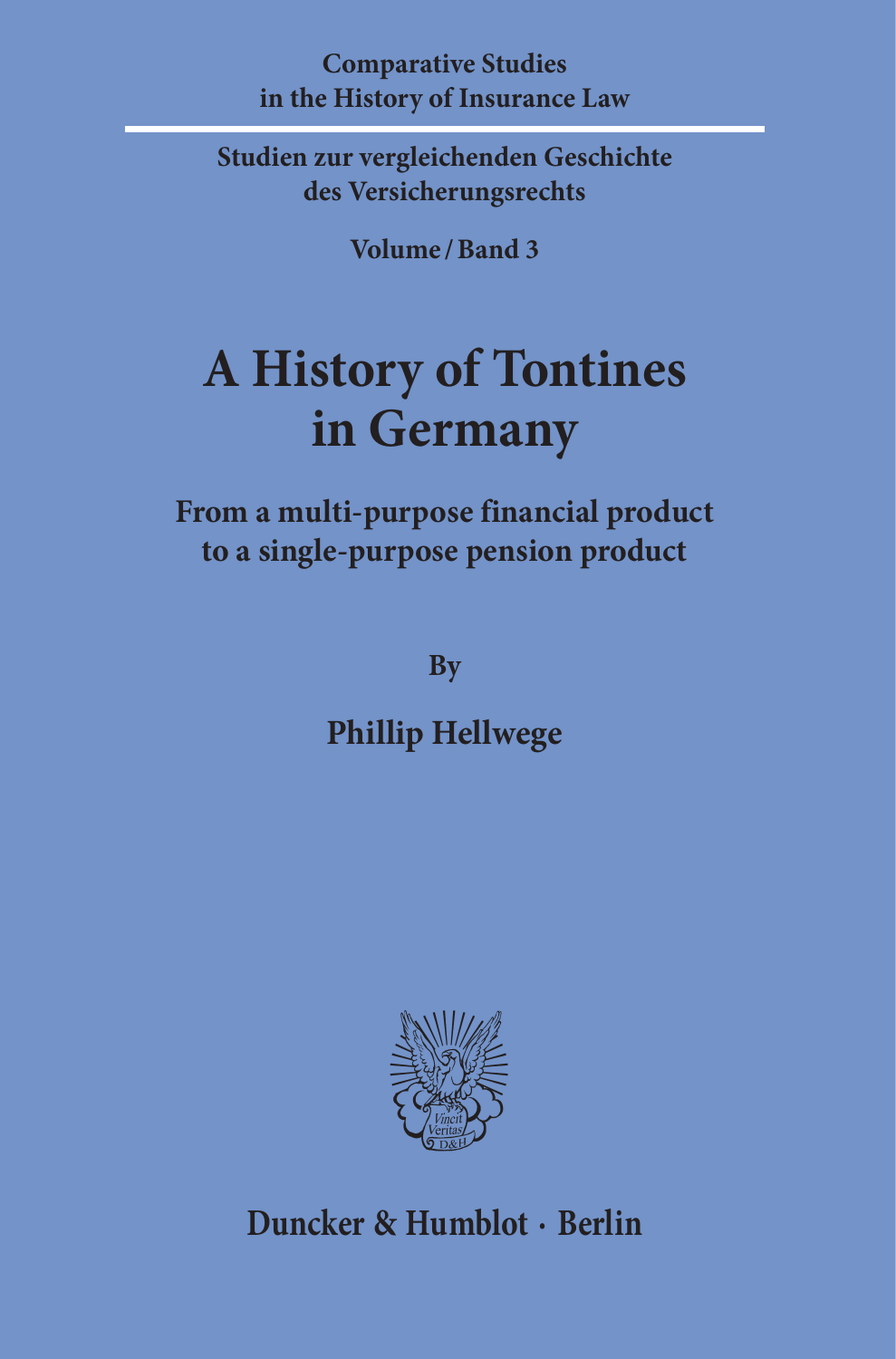## PHILLIP HELLWEGE

## A History of Tontines in Germany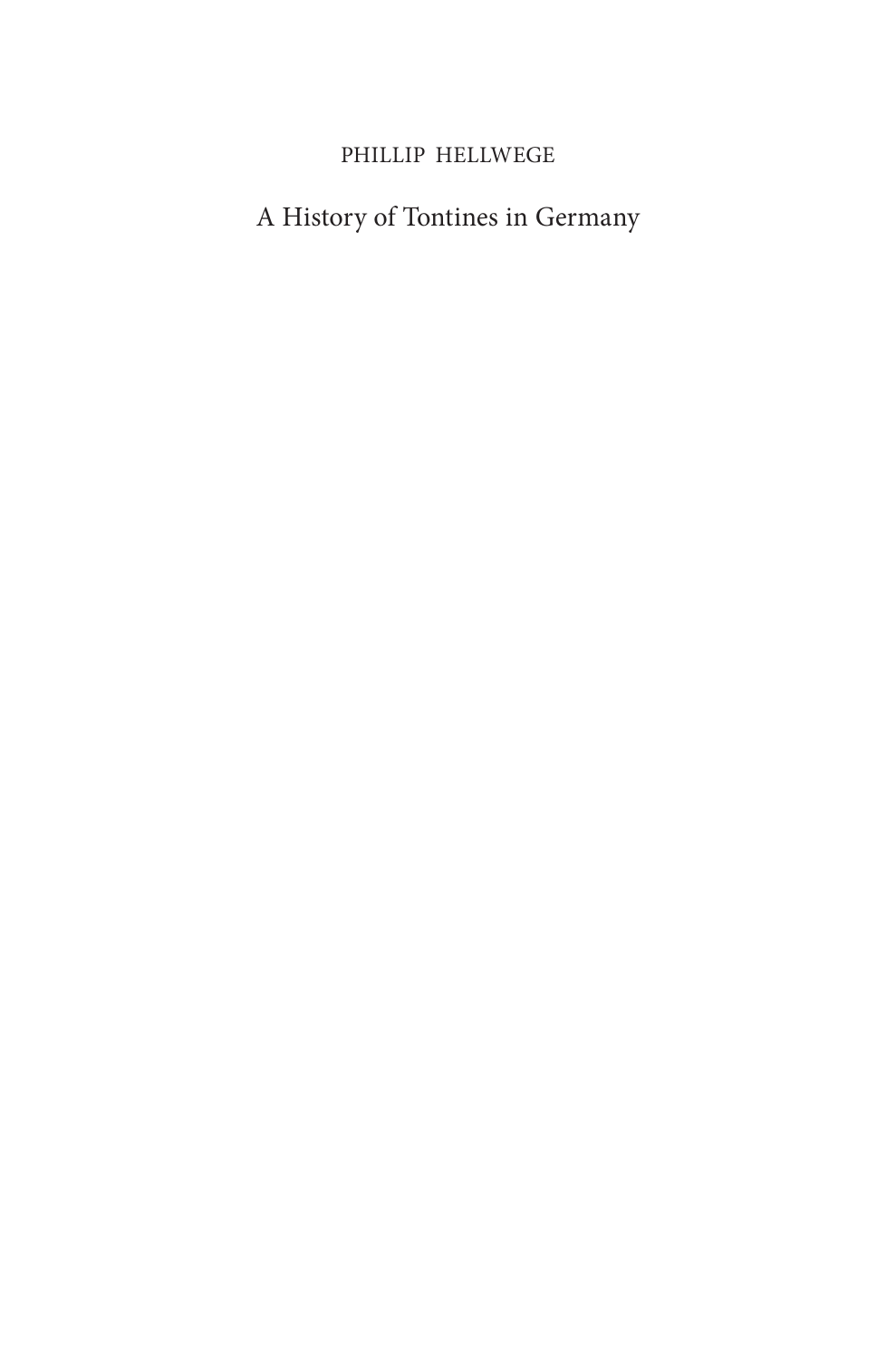## Comparative Studies in the History of Insurance Law

## Studien zur vergleichenden Geschichte des Versicherungsrechts

Edited by / Herausgegeben von Prof. Dr. Phillip Hellwege

## Volume /Band 3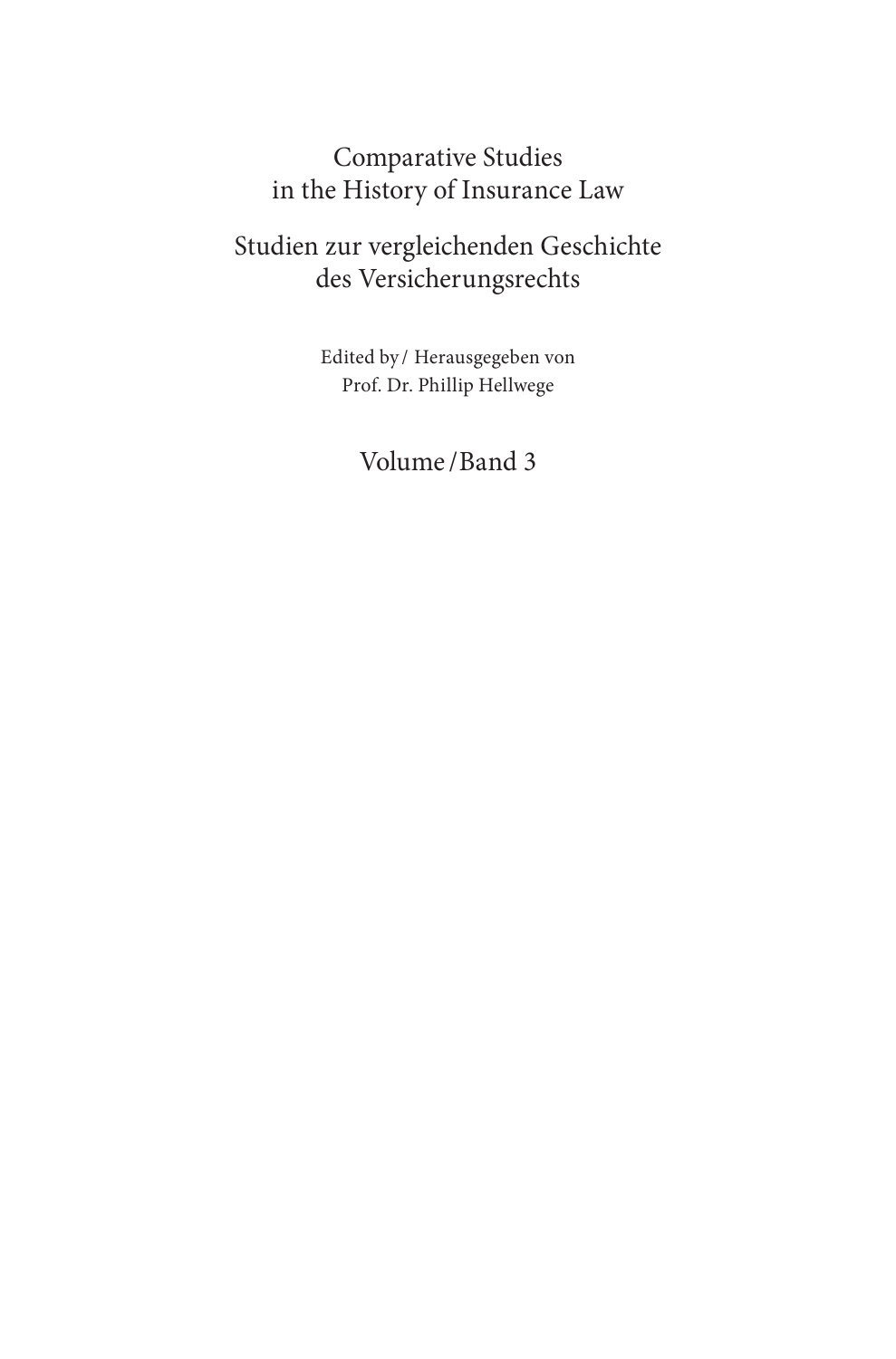# A History of Tontines in Germany

From a multi-purpose financial product to a single-purpose pension product

By

Phillip Hellwege



Duncker & Humblot · Berlin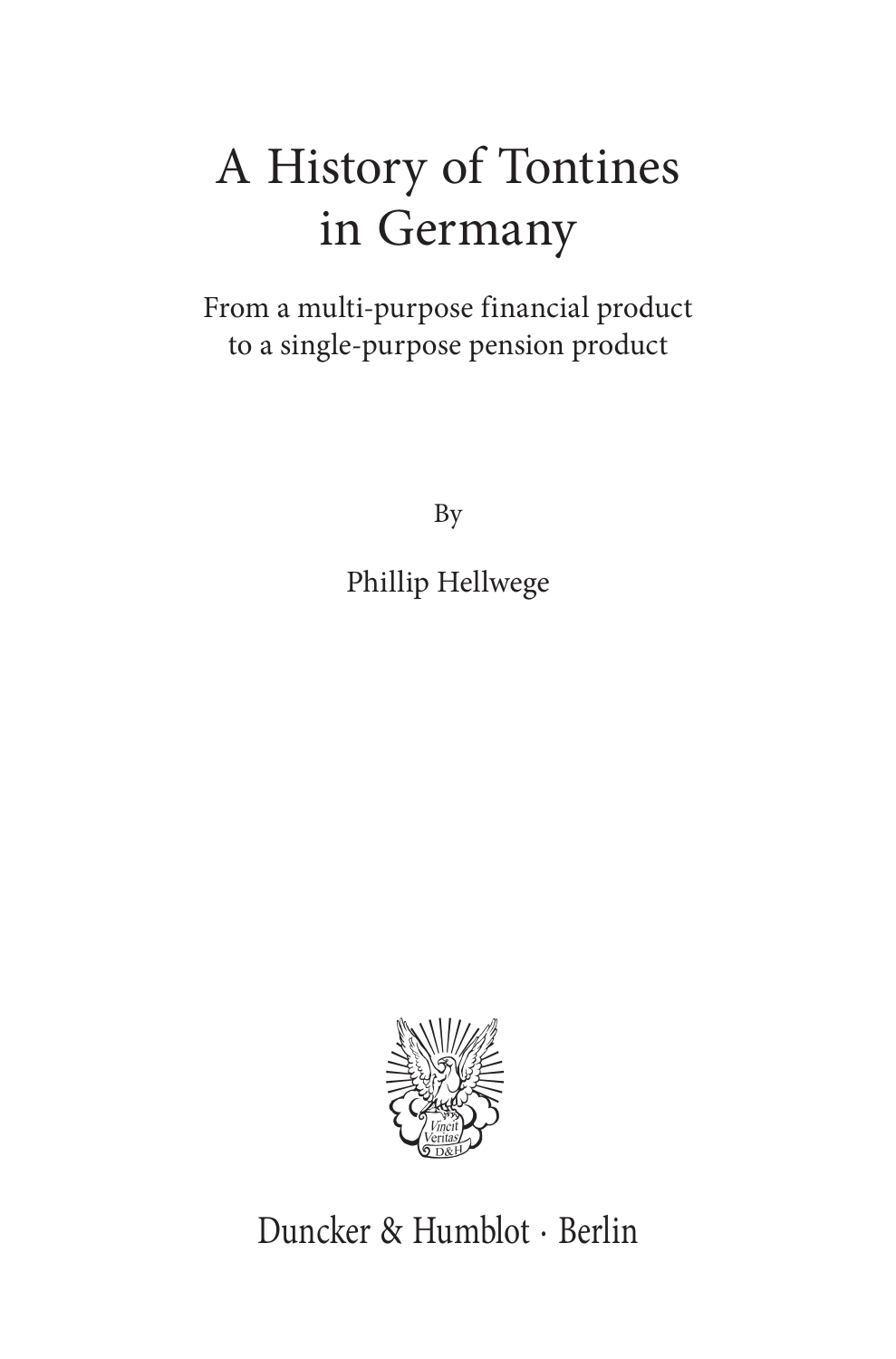The project 'A Comparative History of Insurance Law in Europe' has received funding from the European Research Council (ERC) under the European Union's Horizon 2020 research and innovation programme (grant agreement No. 647019).



#### Bibliographic information of the German national library

The German national library registers this publication in the German national bibliography; specified bibliographic data are retrievable on the Internet about http://dnb.d-nb.de.

All rights reserved. No part of this book may be reproduced, translated, or utilized in any form or by any means, electronic or mechanical, without the expressed written consent of the publisher.

© 2018 Duncker & Humblot GmbH, Berlin

Printing: CPI buchbücher.de GmbH, Birkach

Printed in Germany

ISSN 2625-638X (Print) / ISSN 2625-6398 (Online)

ISBN 978-3-428-15616-0 (Print) ISBN 978-3-428-55616-8 (E-Book) ISBN 978-3-428-85616-9 (Print & E-Book)

Printed on no aging resistant (non-acid) paper according to ISO 9706  $\otimes$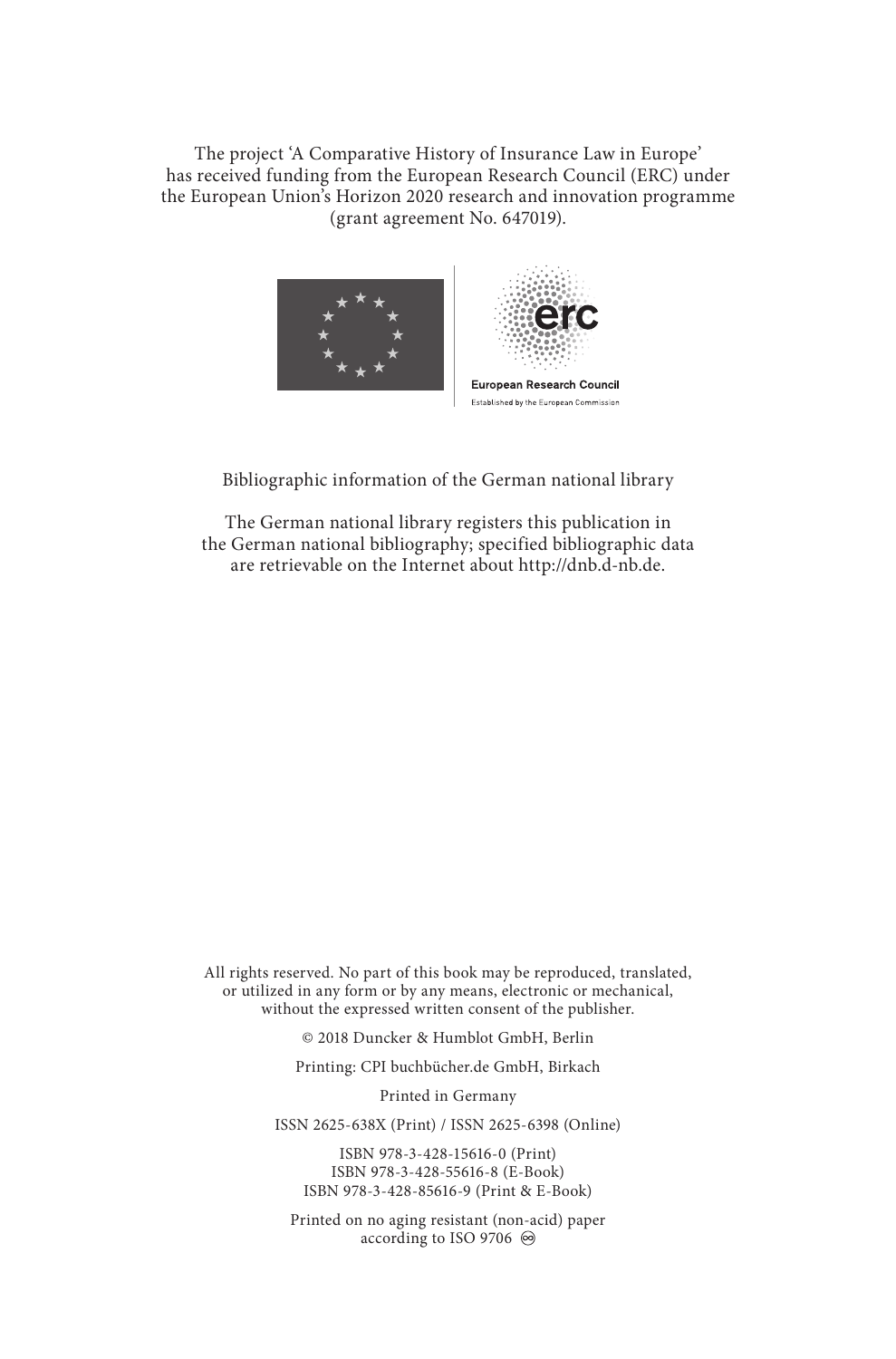## **Preface**

The present volume is the third volume of a research project on a Comparative History of Insurance Law in Europe (CHILE). CHILE has received funding from the European Research Council (ERC) under the European Union's Horizon 2020 research and innovation programme (grant agreement No. 647019). I would like to thank the many archives, which I have consulted and visited, for their cooperation and help. Furthermore, my thanks go to the participants of a conference on tontines in November 2016 in Augsburg for the fruitful discussions and to the participants of discussion groups at Edinburgh Law School, the Institute of European and Comparative Law (University of Oxford), the Max Planck Institute for Comparative and International Private Law (Hamburg), and the Max Planck Institute for European Legal History (Frankfurt) for their comments on different stages of work in progress. Finally, I would like to thank Michael Friedman for his critical comments on an earlier draft of this volume and for correcting the English.

Augsburg, July 2018 *Phillip Hellwege*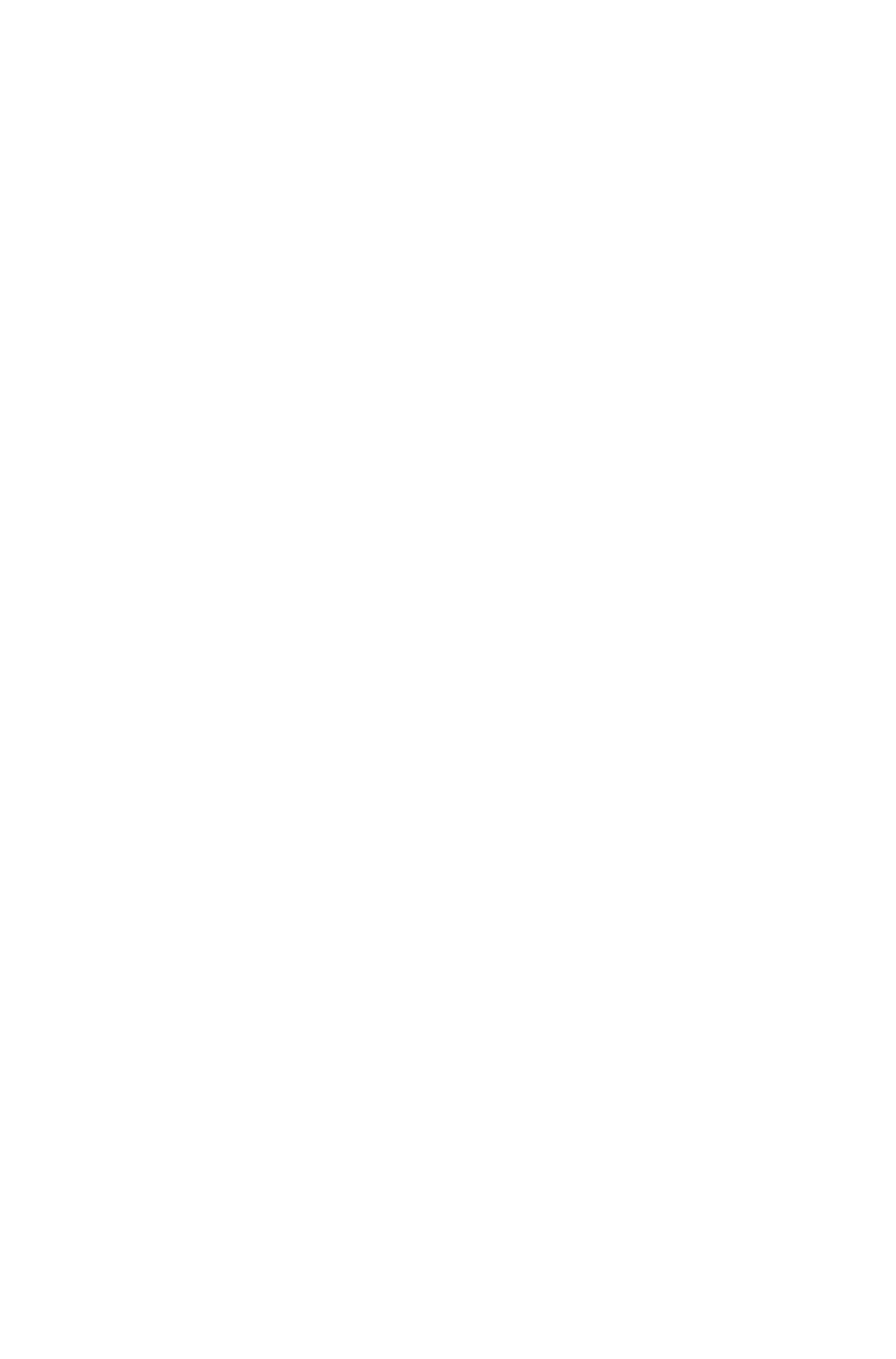## **Contents**

| $\mathbf{A}$ . |                         |                                                                                                      |          |                                                                                                                                                      |  |
|----------------|-------------------------|------------------------------------------------------------------------------------------------------|----------|------------------------------------------------------------------------------------------------------------------------------------------------------|--|
|                | L<br>$\mathbf{H}$<br>V. |                                                                                                      |          |                                                                                                                                                      |  |
| <b>B.</b>      |                         |                                                                                                      |          | The occurrence of tontines in German-speaking territories 19                                                                                         |  |
|                | L<br>II.                |                                                                                                      |          |                                                                                                                                                      |  |
|                |                         | 1.                                                                                                   |          | The first phase: self-contained tontines in the $17th$ and $18th$ centuries  26                                                                      |  |
|                |                         |                                                                                                      | a)<br>b) | Self-contained tontines in German-speaking territories 26                                                                                            |  |
|                |                         | $\mathfrak{2}$ .<br>3.                                                                               |          | The second phase: tontines issued by pension funds and<br>The third phase: tontine life insurance products in the late 19 <sup>th</sup> century . 32 |  |
|                | V –                     |                                                                                                      |          |                                                                                                                                                      |  |
| $\mathbf{C}$ . |                         |                                                                                                      |          |                                                                                                                                                      |  |
|                | L<br>II.                | The first phase: self-contained tontines in the 17 <sup>th</sup> and 18 <sup>th</sup> centuries 38   |          |                                                                                                                                                      |  |
|                |                         | $\mathbf{1}$ .<br>$\mathfrak{D}$<br>3.<br>4.<br>5.<br>6.<br>7.<br>8.<br>9.<br>11.<br>12 <sub>1</sub> |          |                                                                                                                                                      |  |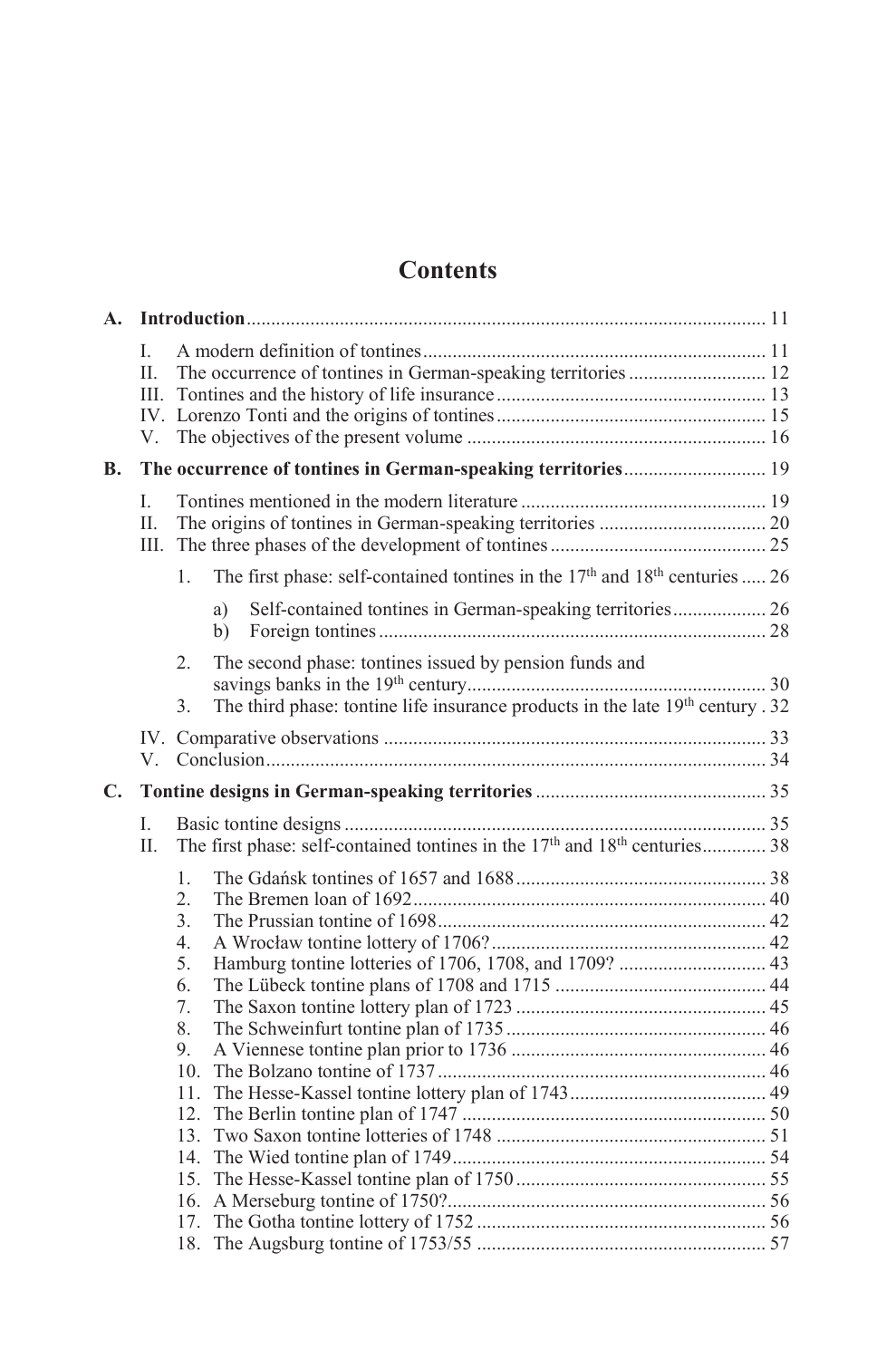### 8 Contents

|    |          | 20. The plan for a Prussian tontine lottery of 1757 and the                                         |  |
|----|----------|-----------------------------------------------------------------------------------------------------|--|
|    |          |                                                                                                     |  |
|    | 21.      |                                                                                                     |  |
|    | $22_{-}$ |                                                                                                     |  |
|    | 23.      |                                                                                                     |  |
|    | 24.      | The Halberstadt tontine plan of 1764 and the                                                        |  |
|    |          |                                                                                                     |  |
|    |          |                                                                                                     |  |
|    |          |                                                                                                     |  |
|    |          |                                                                                                     |  |
|    |          |                                                                                                     |  |
|    |          |                                                                                                     |  |
|    |          |                                                                                                     |  |
|    |          |                                                                                                     |  |
|    | 32.      |                                                                                                     |  |
|    | 33.      |                                                                                                     |  |
|    | 34.      |                                                                                                     |  |
|    | 35.      |                                                                                                     |  |
|    | 36.      |                                                                                                     |  |
|    | 37.      |                                                                                                     |  |
|    | 38.      |                                                                                                     |  |
|    | 39.      |                                                                                                     |  |
|    | 40.      |                                                                                                     |  |
|    | 41.      |                                                                                                     |  |
|    |          |                                                                                                     |  |
|    | 43.      |                                                                                                     |  |
|    |          |                                                                                                     |  |
|    | 45.      |                                                                                                     |  |
|    |          |                                                                                                     |  |
|    | 47.      |                                                                                                     |  |
|    |          |                                                                                                     |  |
|    | Ш.       | The second phase: tontines issued by pension funds in the 19 <sup>th</sup> century 87               |  |
|    | 1.       |                                                                                                     |  |
|    | 2.       |                                                                                                     |  |
|    | 3.       |                                                                                                     |  |
|    | 4.       |                                                                                                     |  |
|    | 5.       |                                                                                                     |  |
|    | 6.       |                                                                                                     |  |
|    |          | IV. The third phase: tontine life insurance products in the late 19th century 98                    |  |
|    | V.       |                                                                                                     |  |
| D. |          | From a multi-purpose to a single-purpose financial product  106                                     |  |
|    |          | The first phase: self-contained tontines in the 17 <sup>th</sup> and 18 <sup>th</sup> centuries 106 |  |
|    | L        |                                                                                                     |  |
|    | П.       | The second phase: tontines issued by pension funds in the 19th century 109                          |  |
|    |          | III. The third phase: tontine life insurance products in the late 19 <sup>th</sup> century  110     |  |
| E. |          |                                                                                                     |  |
|    | I.       |                                                                                                     |  |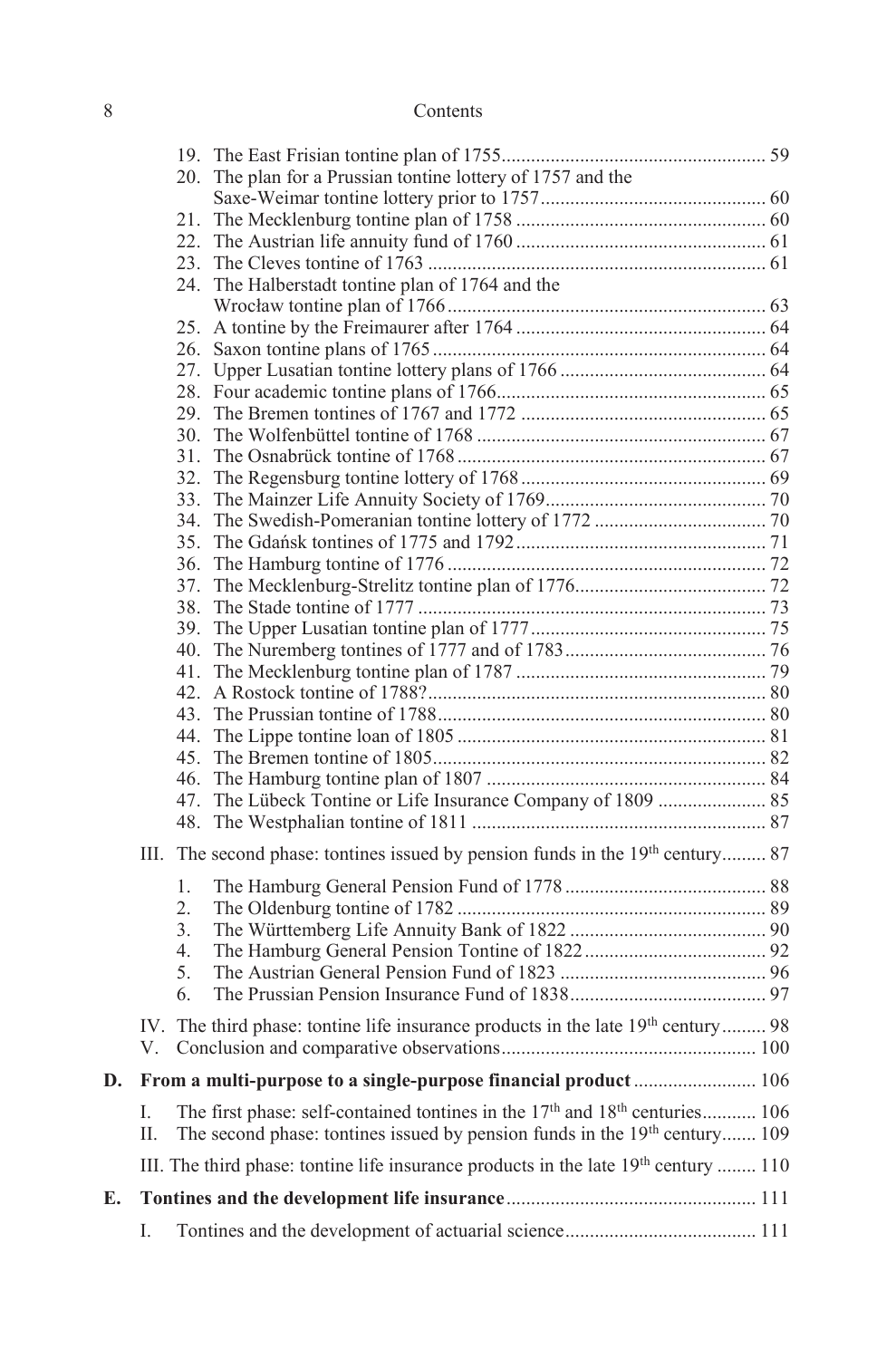### Contents 9

|    | H. | III. The legal aspects of tontines and the development of life insurance law 114 |                                        |                                                                                                                                             |  |
|----|----|----------------------------------------------------------------------------------|----------------------------------------|---------------------------------------------------------------------------------------------------------------------------------------------|--|
|    |    | 1 <sup>1</sup>                                                                   |                                        | Classifying tontines: life annuity, insurance or gambling? 116                                                                              |  |
|    |    |                                                                                  | a)<br>b)<br>$\mathbf{c}$ )<br>d)<br>e) | 19th-century discourse in political economics  121<br>The private law discourse of the 18 <sup>th</sup> and 19 <sup>th</sup> centuries  121 |  |
|    |    | 2.                                                                               |                                        | Financial soundness, solvency, securities, and transparency:<br>the development of insurance supervision and insurance regulation 128       |  |
|    |    |                                                                                  | a)<br>b)                               | The first phase: self-contained tontines in the<br>The second phase: tontines issued by pension funds in the                                |  |
|    |    |                                                                                  |                                        |                                                                                                                                             |  |
|    |    |                                                                                  | c)                                     | The third phase: tontine life insurance products in the late                                                                                |  |
|    |    |                                                                                  | d)                                     |                                                                                                                                             |  |
|    |    | $\overline{3}$ .                                                                 |                                        |                                                                                                                                             |  |
|    |    | 4.<br>5.                                                                         |                                        |                                                                                                                                             |  |
|    |    | 6.                                                                               |                                        |                                                                                                                                             |  |
|    |    | 7.                                                                               |                                        |                                                                                                                                             |  |
|    |    | 8.                                                                               |                                        |                                                                                                                                             |  |
|    |    | 9.<br>10.                                                                        |                                        |                                                                                                                                             |  |
|    |    |                                                                                  |                                        |                                                                                                                                             |  |
| F. |    |                                                                                  |                                        |                                                                                                                                             |  |
|    |    |                                                                                  |                                        |                                                                                                                                             |  |
|    |    |                                                                                  |                                        |                                                                                                                                             |  |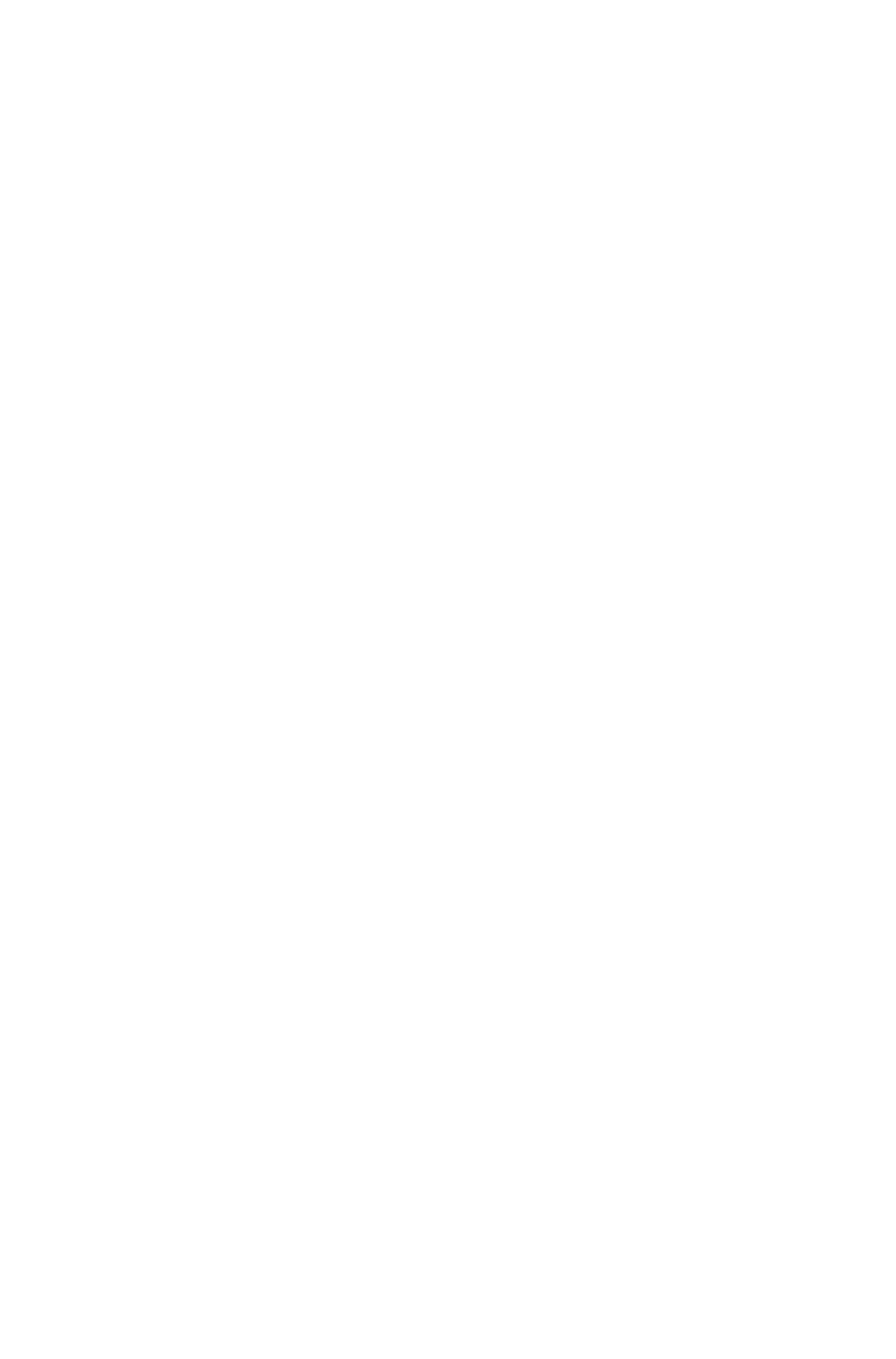## **A. Introduction**

<span id="page-11-0"></span>In 1653, Lorenzo Tonti (1602–1684), an Italian who lived in France, proposed to Cardinal Mazarin (1602–1661) a financial product which was later named after him: tontines.

#### **I. A modern definition of tontines**

<span id="page-11-1"></span>Tonti's proposal can be described as a pooled life annuity scheme and modern literature defines tontines accordingly:<sup>1</sup>

A tontine ... is a financial scheme under which a group of people invest in a closed fund. Each contract is based on the life of a person duly named ... At the end of each year, the interest on the principal (the annuities) is paid by the tontine issuer to the investors ... with surviving members sharing the annuities due to deceased members. Thus, surviving members enjoy an increase of their annual income ...

Accordingly, a number of investors (e.g. 100) each pay the same sum (e.g. 100 Euro) to the issuer. The issuer in turn promises to pay interest (e.g. 5% per annum) on the raised capital (10,000 Euro) as annuities in such a way that the total sum of annuities (500 Euro) is each year shared between the surviving annuitants. The heirs of deceased annuitants, thus, have no rights in the tontine. Rather, the rights of deceased annuitants accrue to the surviving annuitants. As long as all annuitants are still alive, each will receive the interest on his or her investment as annuities (5 Euro). The higher the number of annuitants of the pool who have died, the higher the share of each surviving annuitant, until the last surviving annuitant receives the total of all annuities (500 Euro per annum based on an original investment of 100 Euro). With the death of the last annuitant the issuer's obligation to pay annuities terminates, and the issuer is allowed to keep the raised capital. He does not have to repay the capital – neither to the investors nor to the annuitants nor to their heirs. The issuer's only obligation is to pay interest on the raised capital until the last surviving annuitant has died.

However, it has to be stressed right from the outset that this is a modern description of tontines. With a life annuity, the capital is lost to the issuer – in the sense that the issuer does not have to repay the capital – and the obligation to pay annuities terminates once the annuitant dies. Thus, if a tontine is described as a pooled life annuity, it follows that the capital in the tontine is similarly lost to the

 $\frac{1}{2}$ 

<sup>1</sup> *Gallais-Hamonno* and *Rietsch*, Financial Engineering, 50.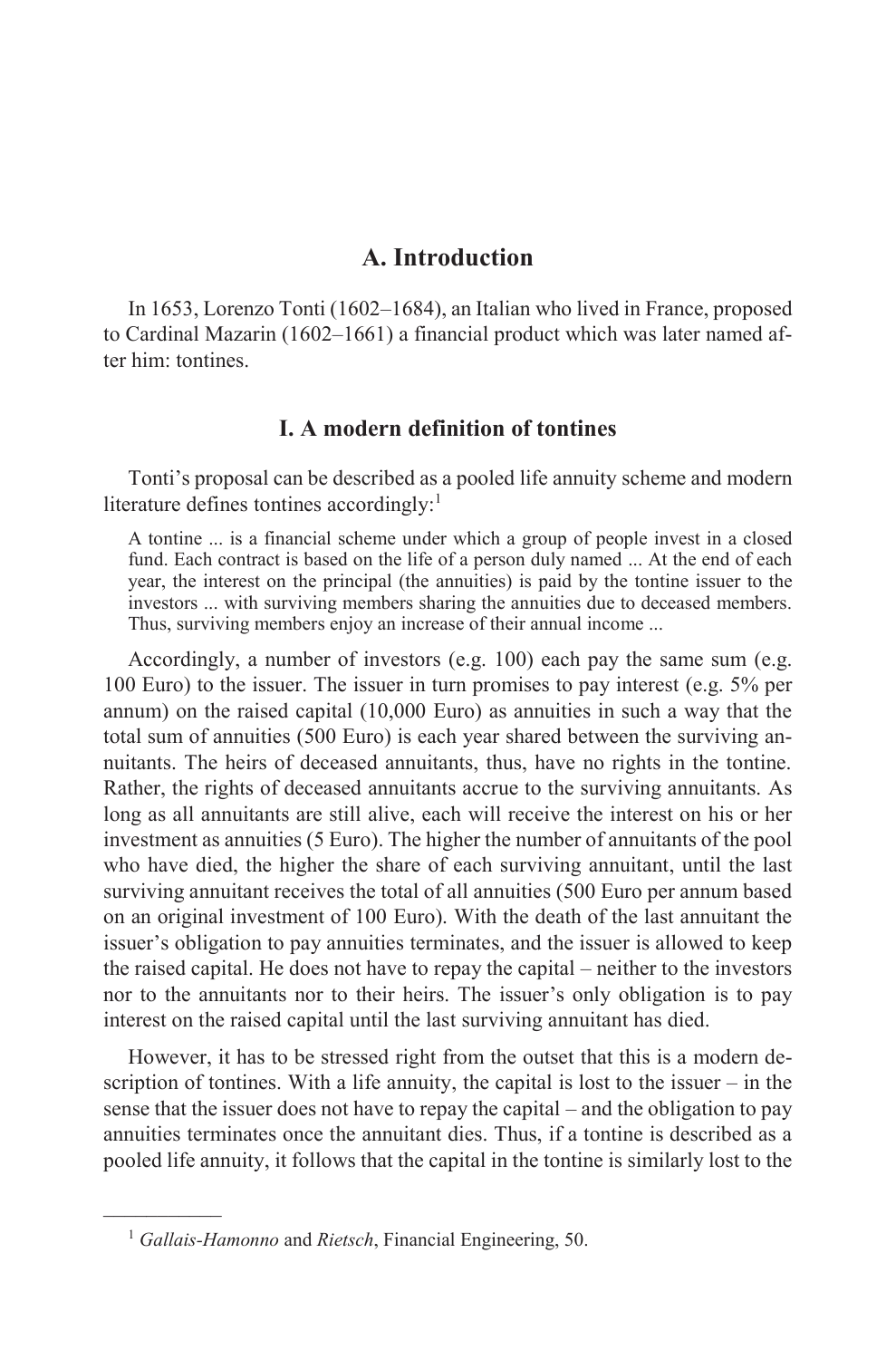#### 12 A. Introduction

issuer and that the obligation to pay annuities terminates once the last annuitant dies. Yet, as will be observed further below, the term tontine has in the past been used more loosely to denominate a number of different financial schemes. Many of them could indeed be described as pooled life annuity schemes. Others were annuity lotteries or even simple lotteries. Others were saving schemes, and with these the capital was not lost to the issuer, it instead being split between the surviving members after a fixed period of time. Finally, many schemes were some kind of a hybrid form falling between these different financial products.

Thus, a tontine could serve different functions. If it took the form of a pooled life annuity, the investor could utilize it as a pension product: the longer he or she lived, the higher were his or her chances to outlive the other annuitants and the higher were his or her chances to an increase in disbursed annuities. Alternatively the investor could utilize a tontine as a means to provide for dependants: the investor and the annuitant did not have to be the same person.<sup>2</sup> The investor could make his or her investment for the benefit of a spouse or children so that they would, with good fortune, receive an increasing pension. If the issuer was under no obligation to repay the capital, i.e. if the capital was lost to him, then he could use a tontine as a means to raise capital. By contrast, if a tontine was a saving scheme, the issuer could not use it as a means to raise capital as he had to repay the capital to the investors.

### <span id="page-12-0"></span>**II. The occurrence of tontines in German-speaking territories**

Tonti's original plan of 1653 to issue a tontine in France failed.<sup>3</sup> It is generally thought that the first tontines were successfully issued in Dutch cities starting with the city of Kampen in 1670 and the cities of Amsterdam and Groningen in 1671, with France to follow in 1689 and England in 1692.<sup>4</sup> Modern literature mentions that the Danish state unsuccessfully tried to issue a tontine as early as 1653 – the same year in which Tonti proposed his idea to Mazarin.<sup>5</sup> It is claimed that the Dutch tontines can be attributed to Tonti: he had stayed in Amsterdam

 $\frac{1}{2}$ 

<sup>2</sup> In detail see the text corresponding to n. 119, below.

<sup>3</sup> *Rietsch* and *Gallais-Hamonno*, Lorenzo Tonti, 19 ff.

<sup>4</sup> *Krünitz*, Encyclopädie LXXI (1796), 288; *Du Pasquier*, (1910) 46 Zeitschrift für Schweizerische Statistik 490, 497; *von Zedtwitz*, 140; *P. Koch*, Tontinengeschäft, 28; *Directie van de Algemeene Maatschappij van Levensverzekering en Lijfrente*, 264–281; *Laspeyres*, 250 f.; *Gelderblom* and *Jonker*, 90 f.; *Schöpfer*, 130; *Braun*, Geschichte, 64– 66. On the developments in the Netherlands, France, and England see *Sirks*, 121 ff.; *Delbrel*, 109 ff.; *Macleod*, 143 ff.; *Gallais-Hamonno* and *Rietsch*, Financial Engineering, 49 ff.

<sup>5</sup> *Du Pasquier*, (1910) 46 Zeitschrift für Schweizerische Statistik 491–493; *Braun*, Geschichte, 152 f., 222. *Falck* (1838), 618 n. 94, suggests that the tontine of 1653 was actually issued. On the developments in Scandinavia see *Sunnqvist*, 153 ff.